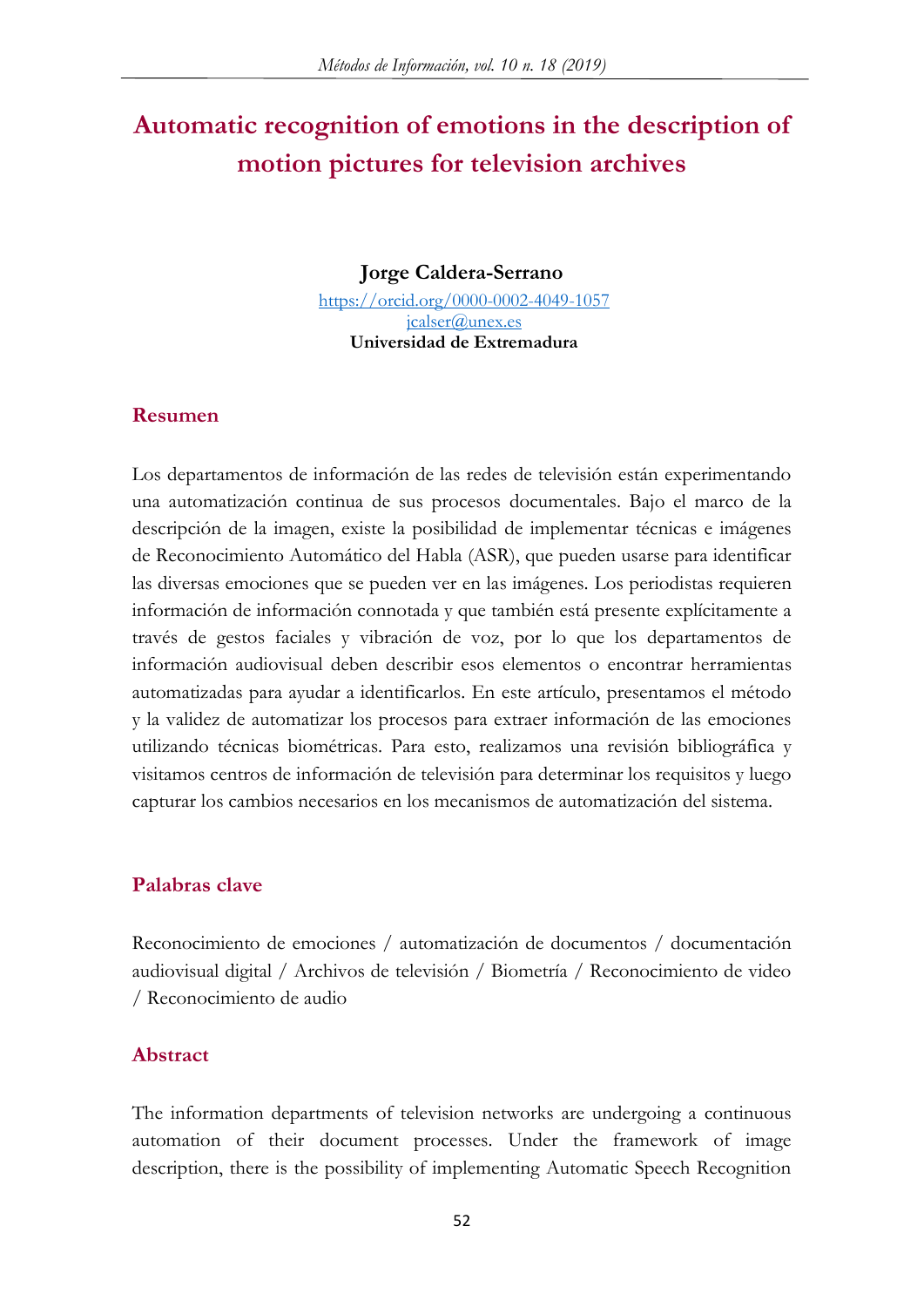(ASR) techniques and images, which can be used to identify the various emotions that can be seen in images. Journalists require information from connoted information and that is also explicitly present through facial gestures and voice vibration, so audiovisual information departments must describe those elements or find automated tools to help the identification thereof. In this paper, we present the method and validity of automating the processes for extracting information from emotions using biometric techniques. For this, we have conducted a bibliographical review and visited television information centers to determine the requirements, to then capture the necessary changes in the mechanisms of system automation.

#### **Keywords**

Emotion recognition / document automation / digital audiovisual documentation / Television files / Biometrics / Video recognition / Audio recognition

Recibido: 20/04/2019 Aceptado: 28/05/2019 DOI: https://dx.doi.org/10.5557/IIMEI10-N18-052068 Descripción propuesta: Caldera-Serrano, Jorge 2019. Automatic recognition of emotions in the description of motion pictures for television archives. *Métodos de Información*, **10**(18), 52-68

#### **1. Media documentation and biometrics**

The media are large enterprise schemes where information control is necessary from the perspective of System Theory. The so-called "Fourth Power" holds and controls a large amount of information to be analyzed, guarded and examined with documentary criteria. Such is the workload in the media, particularly in television, that it is necessary to automate as many document management elements as possible (Caldera 2009) (Blanco & Póveda 2015).

Audiovisual information management in television is a complex system and particularly slow in its implementation. Identifying the elements that we can see and hear is not a matter of easy solution in these moments of exploitation and overabundance of material in television archives. Complete dedication to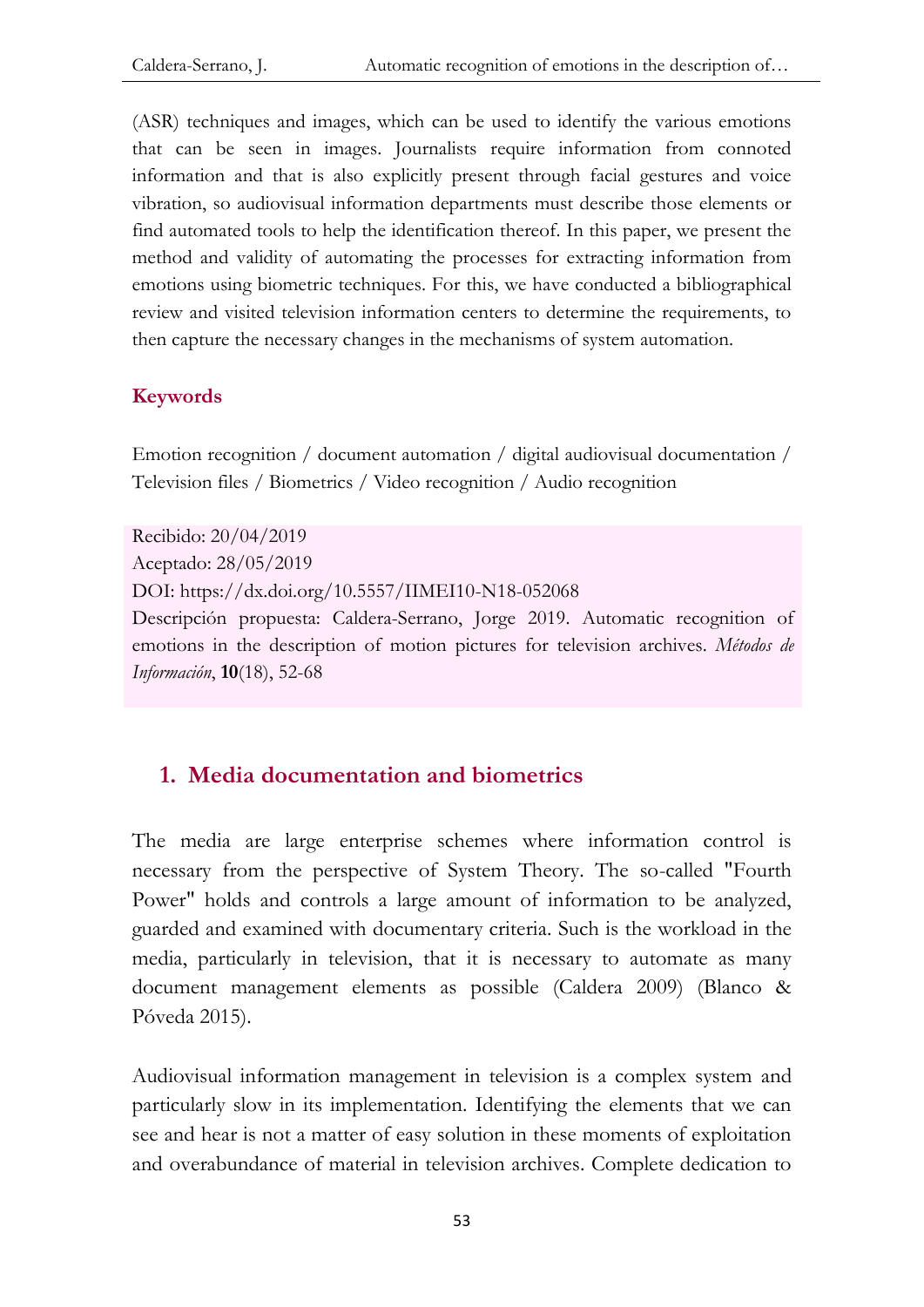image description is currently impractical, as we need tools and techniques that help us lower the costs of documentary analysis (Servicio 2015).

Biometric technologies are not yet well developed in the management of television archives, however it seems appropriate to reflect on the potential offered by the automatic recognition of images and sound, which will help us identify onomastic and even geographic and thematic visual and sound elements (Caldera 2008).

Biometrics (from the Greek "bios" = life, and "metron" = measurement) is the technology focused on security -and as such, on identification-, which is based on the recognition of the physical, inherent, individual and nontransferable characteristics of the people. It is an automated system that uses the same system as our brain since it recognizes and distinguishes one image from another.

There are different methods of identification and authentication that can be divided into those related to physiology or behavior. The first would include the geometry of the hand, iris, retina, facial recognition and fingerprint as the most studied elements; while those related to behavior include the study of the signature, voice and keyboard dynamics.



*Source:<http://bio-metrica.com/biometric-theory>*

This technique accounts for several centuries of history, it is not a novelty or science fiction. Physical parameters were used in Egypt to verify the persons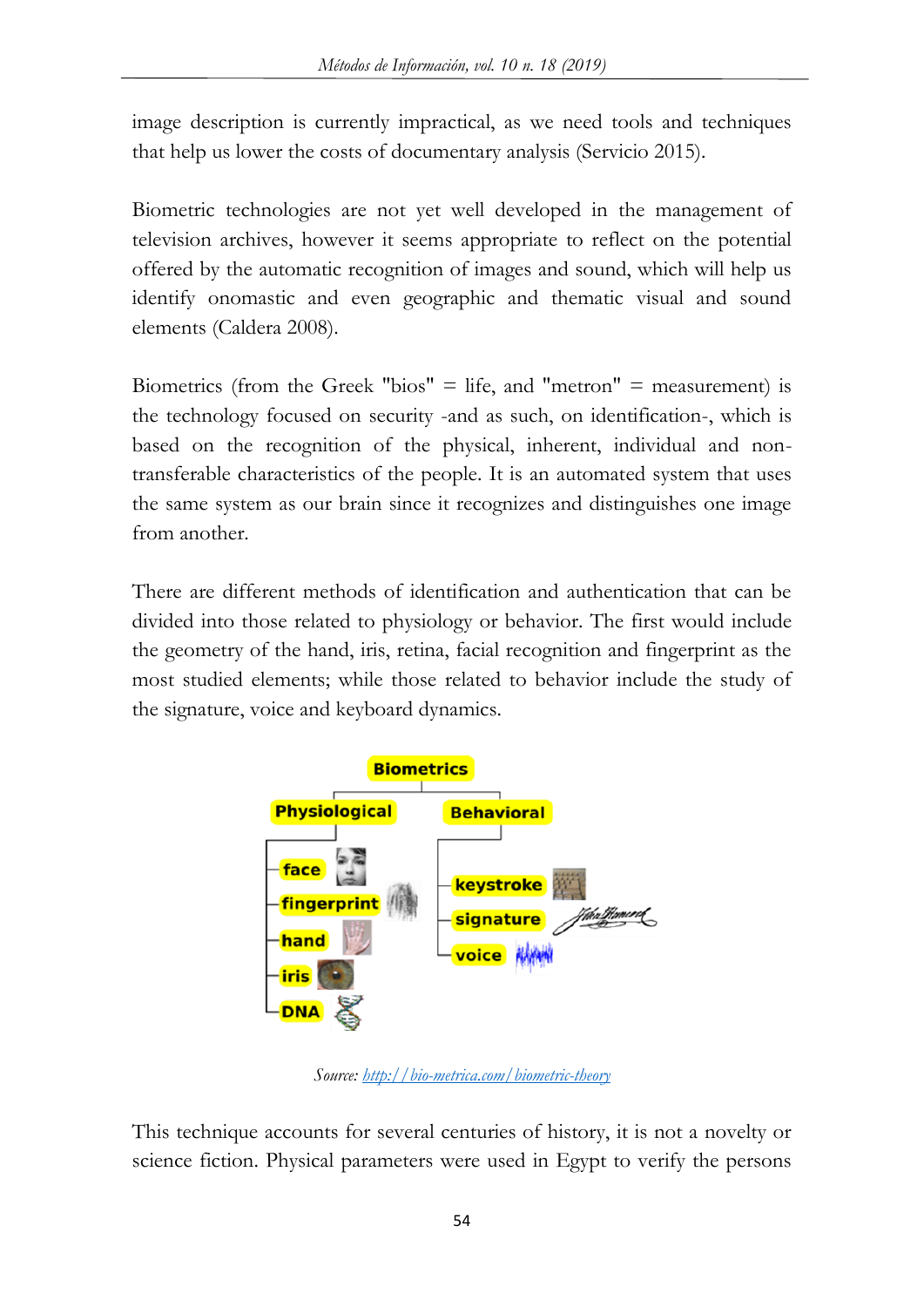involved in trade. Elements such as birth marks, scars, colors, eyes and teeth were also used in ancient agricultural communities where the materials were stored communally. In Chica for example, palm imprints were stamped to distinguish young children since the fourteenth century.

The nineteenth century is characterized (in biometrics) by the research to identify elements to individualize people, especially for judicial purposes. *Alphonse Bertillon*, head of photography of the Police Department in Paris, developed an anthropometric system consisting in determining the length and width of the head and body parts, as well as the identification of scars and tattoos. But it was not until the twentieth century when the use of fingerprints became a reliable, feasible and safe method of identification. The advancement of technology, especially of information technology derivatives, makes it possible to have other developments such as identity verification through the iris, voice, etc.

For this reason, biometric identification applies mathematical and statistical methods to identify persons exactly as they are, and not by external elements, such as some sort of credentials. Biometric techniques are based on measuring users to recognize them automatically by applying statistical and Artificial Intelligence techniques (fuzzy logic, neural networks, etc.).

# **2. Facial and audio recognition**

The main development for video recognition is given by the facial recognition studied and developed from biometric studies. Biometric discipline uses biological information to verify identity. The basic idea underlying biometrics is that our bodies contain properties and unique information that can be used to distinguish and individualize us from other individuals in the group. The study and analysis of facial recognition has been conducted from various perspectives, such as Computer Science, Psychology, Forensic Medicine and Anthropometry (Moreno 2004).

In the case of facial analysis, we will see that there are data that set us apart from the rest, both in width, distance between facial elements, such as color and even the existence of wrinkles. These are the elements that structure or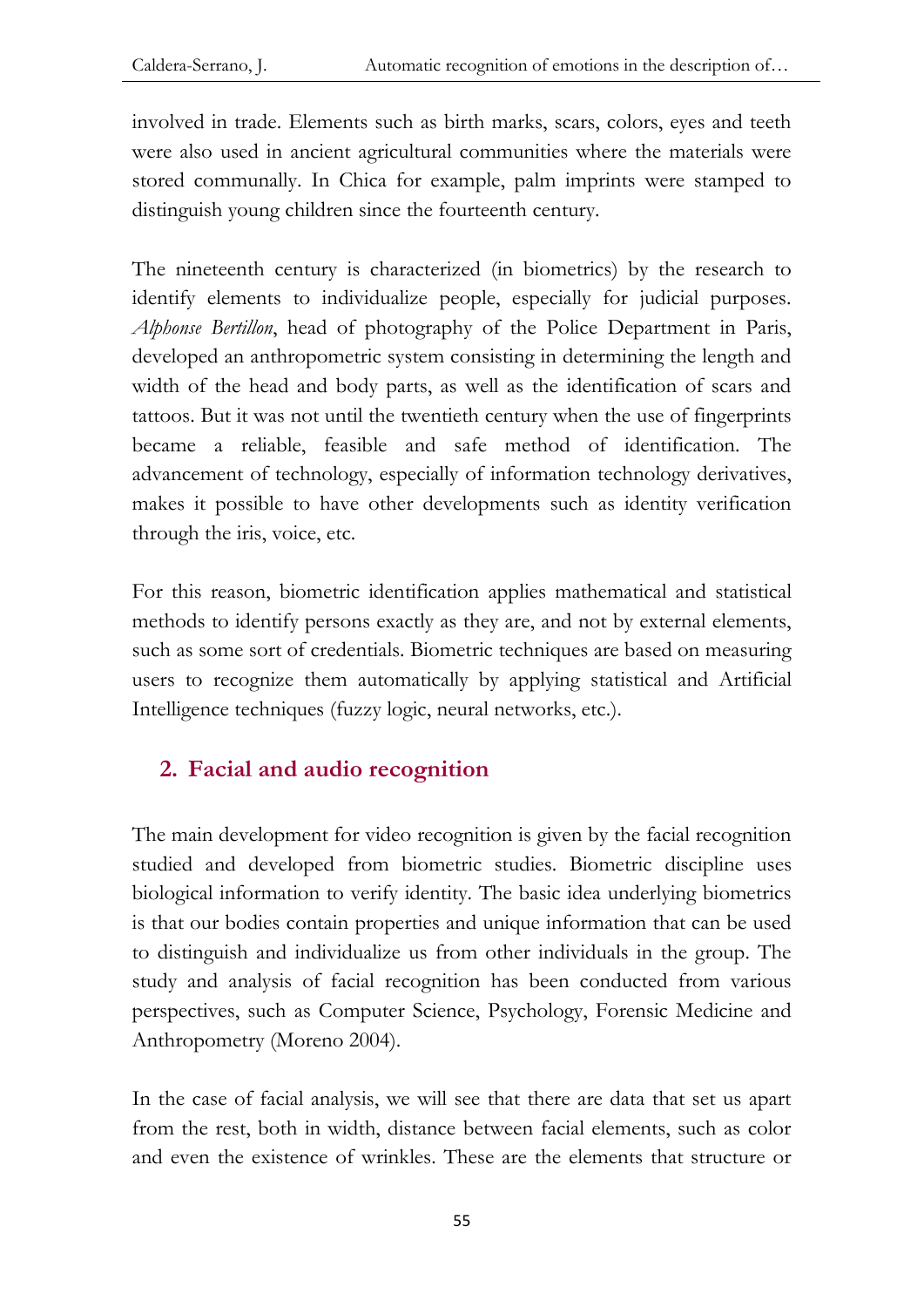shape the characteristics of each face. More than 80 nodal points may be identified for the unequivocal identification of the human face. Normally, the different programs developed do not use all these nodal points but they simply analyze fewer elements thereof (Jain 2004).

These nodal elements are evaluated, creating a numeric code for each element that results in a series of numerical data included in a database. Therefore, the software works with numerical information and not precisely with audiovisual information. The set of data, codes and elements that distinguish each individual is called "faceprint".



*Source: [http://endthelie.com/2012/08/24/fbi-sharing-facial-recognition-software-with-police](http://endthelie.com/2012/08/24/fbi-sharing-facial-recognition-software-with-police-departments-across-america/)[departments-across-america/.](http://endthelie.com/2012/08/24/fbi-sharing-facial-recognition-software-with-police-departments-across-america/)*

There are two stages of implementation for these systems; the first one is system training, in which we introduce the physiognomic data of the individuals by using a sensor, such as cameras or webcams, and store them in a database. The second stage will be the capturing of images and their subsequent comparison (Adler 2007).

There are several criticisms and limitations of facial recognition; for example, preliminary storing for face detection is necessary, and it therefore works with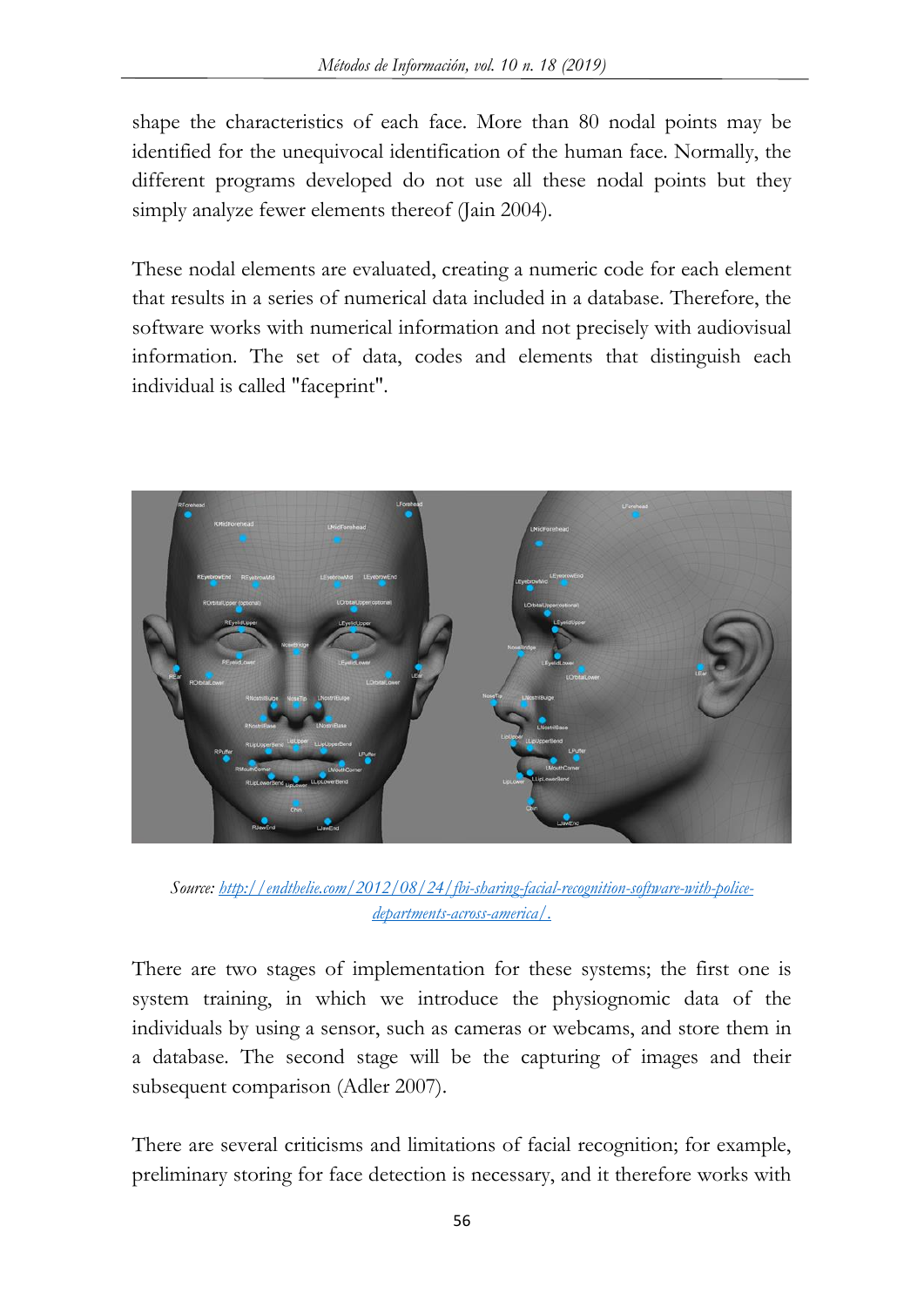a set of pre-established data. This drawback that is evident and obvious, continues to allow the use of facial recognition and adds real value to it, provided that the conditions observed are optimal, both in capturing the image stored in the database, and also with the one given and compared with later on. However, the limits of good results will arise from elements such as lighting control, angle, distance from the capturing target, the quality thereof, etc., among other things.

# **Audio recognition**

Audio recognition is much more developed than video recognition, surely due to the ease of implementing computer engineering systems. Automatic Speech Recognition (ASR) systems allow access to information through speech, and it is particularly developed in the field of mobile telephony and information technology.

The main problem with ASR systems is that the communication channel is unpredictable, which could lead to reception difficulties due to sounddistortion elements (speaker, microphones, environment, etc.).

There are major advances for the visually impaired, supporting communication through computer peripherals.

Three lines of action are implemented from ASR (Espinosa 1998):

Automatic dictation systems. These are dictation programs with a number of built-in words. Apart from these, they pose serious problems in including new terms.

IVR (Interactive Voice Response) systems. IVR applications are a bridge between people and databases to connect the individuals with computers.

Automatic Speech Segmentation and Labeling systems. These would be automatically labelled phonetic segments. The speech synthesizers used in Text-Voice Conversion require a large number of labeled segments for the synthetic voice to sound natural.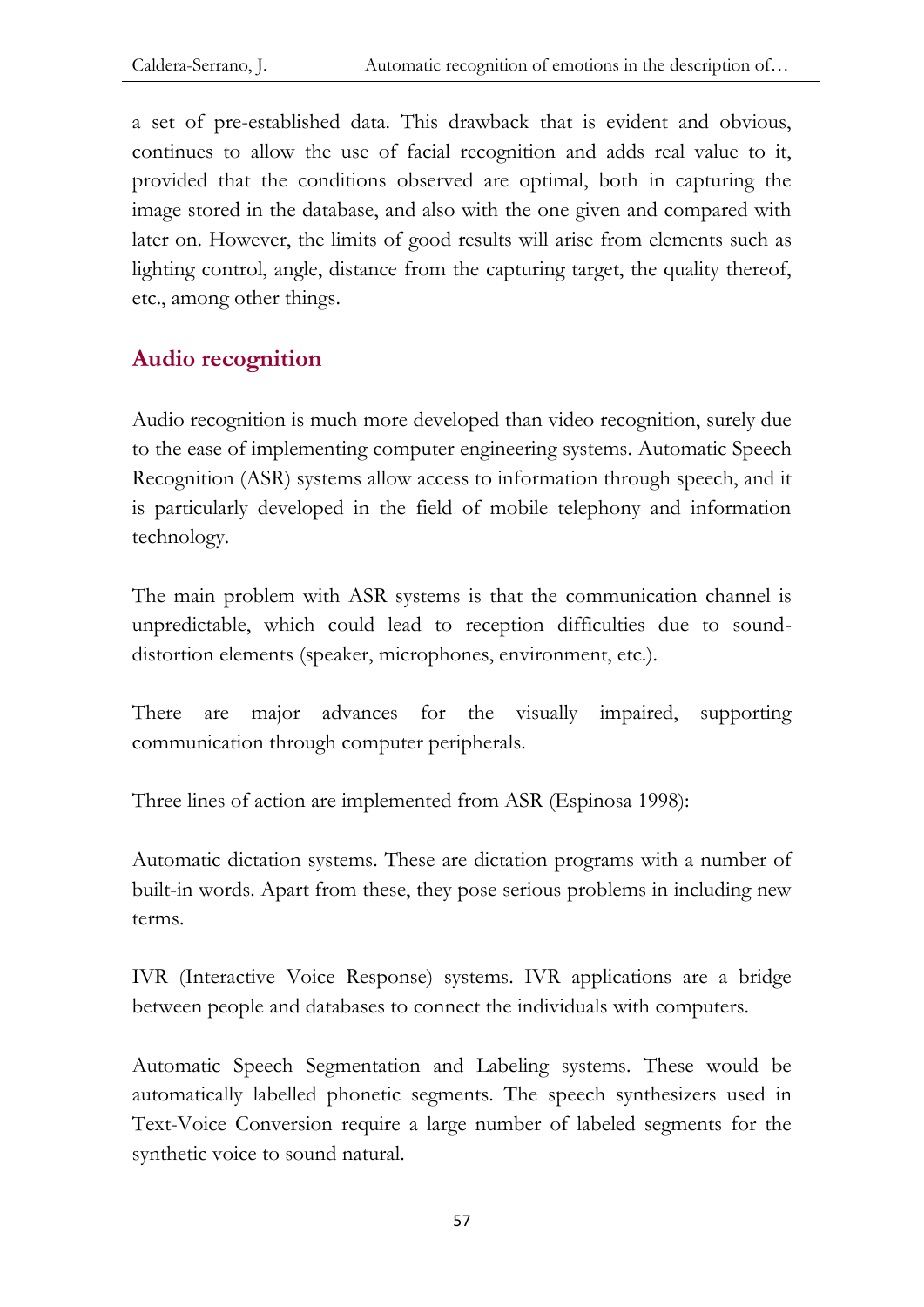### **3. Emotions and television audiovisual documentation**

The meaning of signs emerges as a representation of reality, mainly, as a subjective experience that serves as a means for social interaction. Since this construction is collective, created by a social group in a more or less established environment, this meaning is therefore a social product.

The correct interpretation of the meaning involves functions that help structure thinking and serve as an instrument of social communication. Hence the meaning of a set of signs (codes) depends on the tacit social agreement to define its use and a consensus on its definition. To interpret the signs, we will not just need to know the signs but also the communicative intention (Eco 1991).

Denotation is defined as the opposite to connotation. The first is the fundamental factor of communication and an essential part of the operation of a language by establishing an associative link for presentation. To denote is to name, to designate. Denotation is part of the technical and scientific discourse. In contrast to denotation, there is connotation. Different signs have affective-emotional nuances. Connotation associates the underlying meanings thereof. As a result, this connotation will vary according to the culture in which the communication takes place, the time period in which it unfolds, the social group, experiences and individual motivations, etc., given that they are unstable and often subjective and individual meanings.

Red indicates a precise color identified in the wavelength, while its connotations are political and even cultural. Just to show, by following the colors, that depending on the culture, the expression of mourning may be related to black or white clothes.

There is a clear difficulty in identifying connoted elements. There is a personal, non-transferable connotation, which is outside the scope of Documentation Sciences for it to be analyzed properly. The reason why certain music reminds us of situations or people is merely related to personal experiences or intimate reflections, not always resulting from reality. This personal connotation is not analyzable and also lacks interest.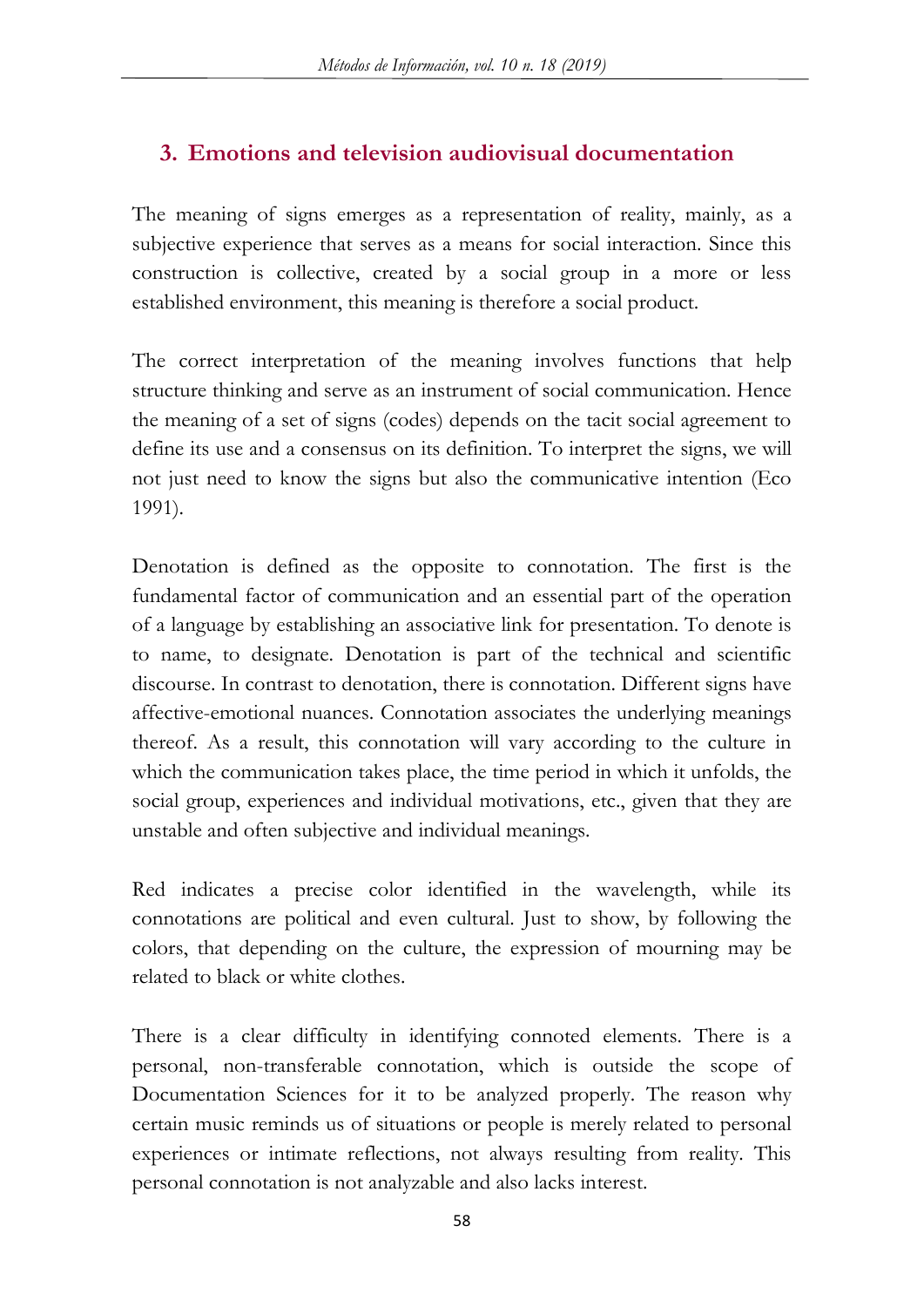What matters is collective connotation, or it is at least valid for the group of documentalists-journalists-viewers of a society at a given time, who have a connoted global view of the same sign.

As always, documentary work is nothing but a reflection of the needs of users, and they do not always require specific images to remedy a lack of information or to use it in a piece of news, but many times what they need is material to contextualize, explain, and even serve as a fill-in information.

In these cases their requests are usually related to connoted elements, because the effort of translating denoted elements to connoted elements is only required to not take place at the time of the consultation but that it is developed at the time of document analysis, and if possible, with automatic techniques derived from biometrics.

In the field of audiovisuals there is a triple reality that must be analyzed: the reality provided by the visual track, the reality identified by the soundtrack and the relationship, not always synchronous, between the aforementioned. The audiovisual character of the material is what undoubtedly enhances connotation, especially those sound aspects.

The main problem in analyzing audiovisual connotation is not so much discriminating between what is useful for a group or for the individual but rather how to designate that emotion or feeling, and that it is understood unequivocally and unambiguously by all parties involved.

Our connoted elements will not precisely be a descriptor but an attribute that can be given to such descriptors, and to which images may also be associated, which in turn will have other descriptors. That is, a connoted attribute, as we propose, will always be associated to one or more descriptors.

A useful list of possible emotions attributes would be:

- Satisfaction: pleasure / disgust / loathing.
- Access to wealth: ostentation / wealth / poverty / misery / famine.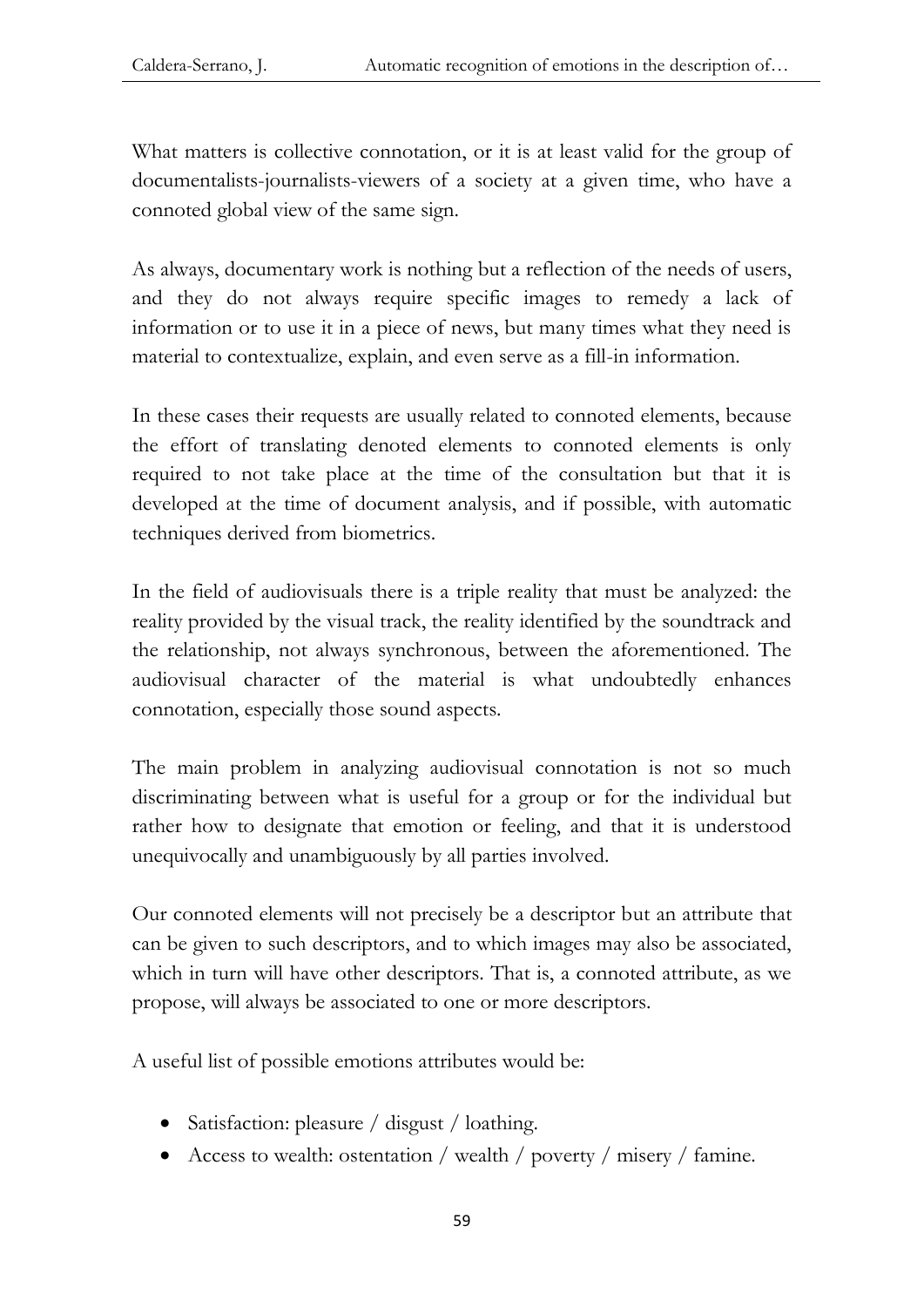- Attitude: courage / cowardice.
- Love: attraction / desire / tenderness / passion.
- Tiredness: vitality / exhaustion / laziness.
- Anger: bad temper / outrage / exasperation.
- Mood: euphoria / happiness / serenity / sadness / despair.
- Humor: grief / crying / sobbing / smile / laugh / chuckle / hilarity
- Fear: nervousness / alarm / horror / panic / shock
- Surprise: astonishment-wonder / admiration.
- Use of time: boredom / fun.
- Appreciation: admiration / pride / shame / embarrassment.

#### **4. Identifying emotions for television**

Much has been analyzed and written about emotions, since the first studies conducted by Darwin. Ekman (2004) states that his interest lies in the fact that emotions are cross-cultural and thereof understandable anywhere in the world. He also points out the six basic emotions: anger, disgust, fear, happiness, sadness and surprise.

The concept of emotion involves, according to Schmidt-Atzert (1985, pp. 35), a subjective experience, a physiological reaction and a behavior. Wundt (1910) classified emotions into pleasant and unpleasant, while Scmidt-Atzert (1985) grouped them into joy, pleasure, affection, friendliness, longing, anxiety, aversion, aggression, sadness, perplexity, envy and fear.

It is not the purpose of this paper to analyze emotions from the psychological point of view, since there is profuse scientific literature on the matter and it is also not our specialty, but we note that such literature accepts that emotions are communicated by both facial expressions, tone of voice and gestures, in some cases.

Emotions are a key determinant in human communication; as noted before, there are several ways of communicating emotions, such as facial expressions, posture, tone of voice, choice of words, respiration, body temperature, etc.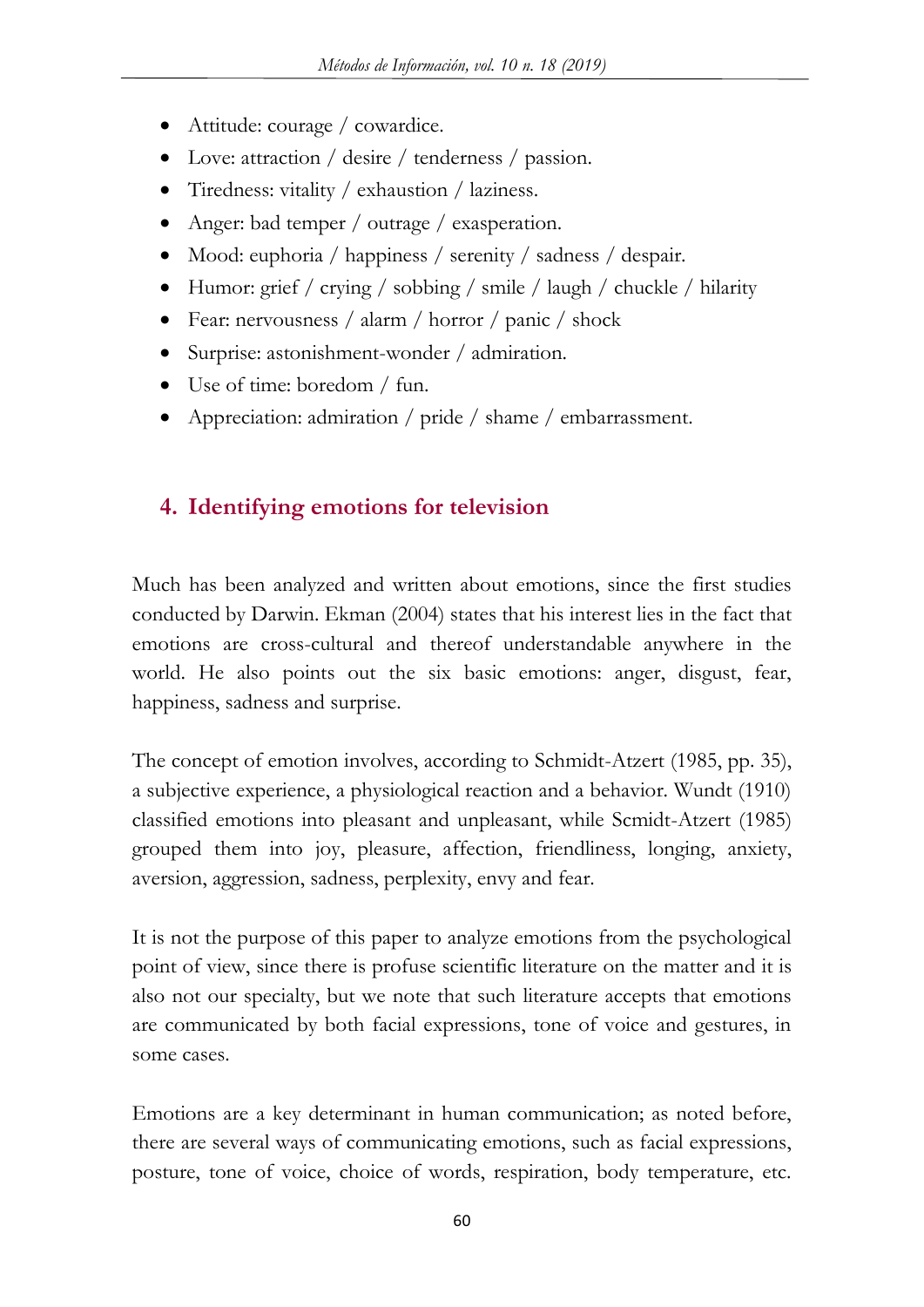Emotions change the meaning of the message in many cases (Diego Martin 2006).

Biometric studies can only focus on analyzing the recognition of expressions in faces and speech parameters, and it is precisely these parameters that we will analyze and concentrate.

# **Audio emotions**

It has been established that emotional meaning, both acoustic and lexical, is detected in linguistic characteristics. The difficult part certainly lies in parameterizing and defining the characteristics of each of these emotions. Murray and Arnott (1993) parameterized these speech elements, gathered by Martin de Diego (2006), in the following table:

|                  | Anger         | <b>Happiness</b>      | <b>Sadness</b> | Fear      | <b>Displeasure</b> |
|------------------|---------------|-----------------------|----------------|-----------|--------------------|
|                  |               | Fast<br><sub>Or</sub> |                |           |                    |
| <b>Speed</b>     | Slightly fast | delayed               | Slow-paced     | Very fast | Much faster        |
| Variation        | Very high     | High                  | Slightly low   | Very high | Very low           |
| Range            | Wide          | Wide                  | Narrow         | Wide      | Wide               |
| <b>Breathing</b> | Synchronized  | Synchronized          | Resounding     | Irregular | Grumbling          |
| Intensity        | High          | High                  | Low            | Normal    | Low                |
| Articulation     | Tense         | Normal                | Slow-paced     | Accurate  | Normal             |
| Voice            |               |                       |                |           |                    |
| quality          | From chest    | Strident              | Resounding     | Irregular | Rumbling           |

*Source: Martín de Diego, et. al, 2006.*

Table 1 classifies the physical characteristics that can be parameterized with emotions, which can be then identified in a previous database, to which the analyzed audiovisual documents can be subsequently compared.

However, there are many phonetic variations that define voice, and as such, the above parameters could confuse us in some cases, or fail to give us exact data but only approximates.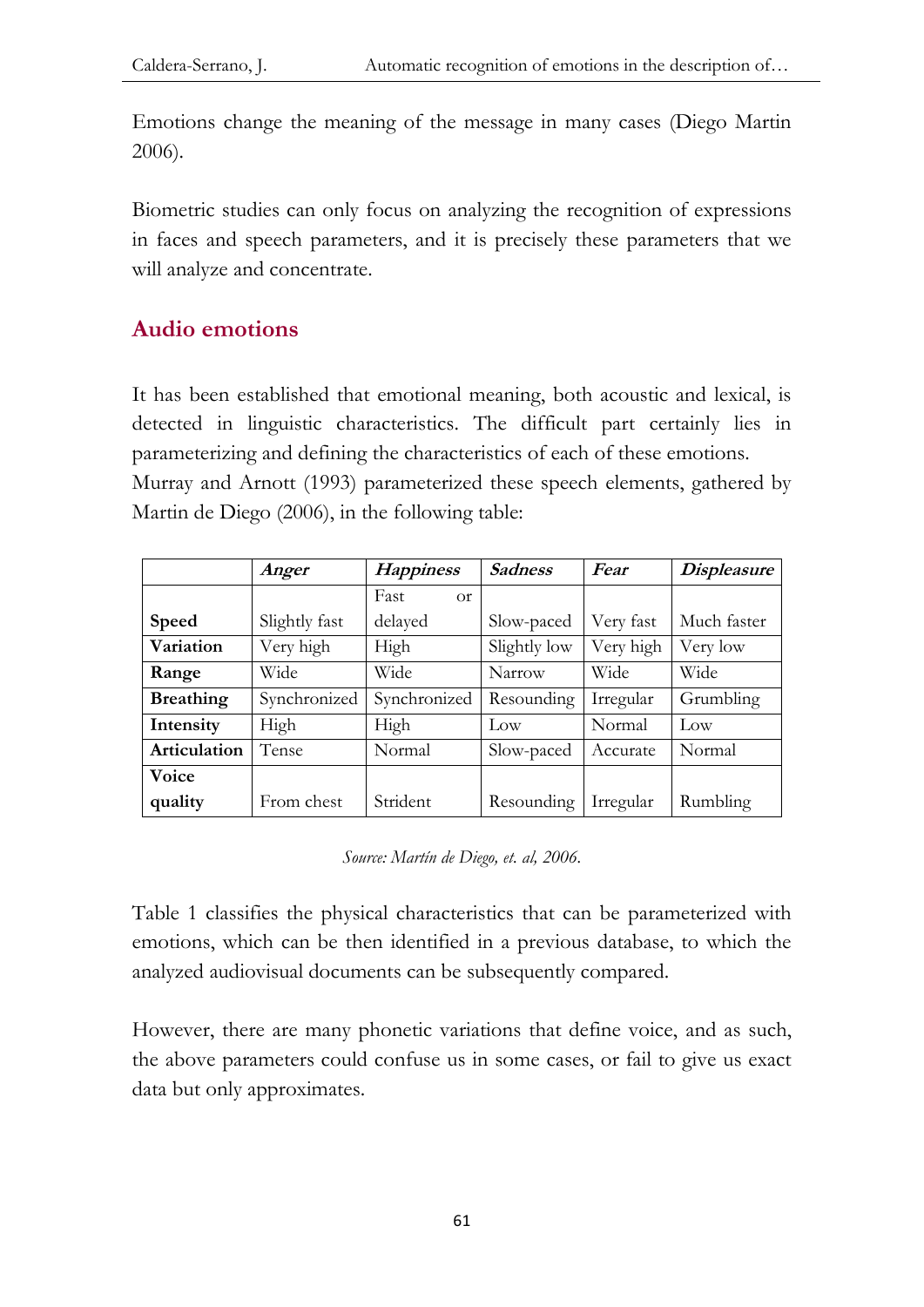From an information systems point of view, there are already tested studies that indicate that emotions can be detected through voice, such as those conducted Dumouchel (2009) and Grimm (2007).

### **Emotions in video**

The gestures of the face, just like voice, are the best way to recognize and identify emotions. This has been equally tested in still images, where such work can be quite complex, and therefore using them in audiovisual information can be relevant and with better results, given that we have the same character for several keyframes, and emotions by definition are changing over time.

Through biometric techniques we delimit faces in images (identifying oval shapes with the eyes and nose, etc.), so that the system can track the face. Until recently it was necessary to control the lighting and the position of the face. Rapid changes are being developed in biometric studies, and as such, these conditions (though always improving the outcomes) are not mandatory.

Ekman (1972) was the great pioneer in recognizing emotions in facial expressions, identifying the six major emotions. Of the different techniques provided (approaches based on optical flow, tracking of characteristics and approaches based on the alignment of the model), the best results in biometrics are obtained from the comparison of the data included a priori in a database, numerical data resulting from the previous indication of the physical characteristics of each emotions. As easy, or difficult, as including still and moving image material into the system, which point out the predominant emotion.

There are multiple analysis techniques, as stated by Martin de Diego (2006), that allow the technical feasibility of carrying out such work. More specifically, Castrillón (2008) offers interesting work on the different techniques for the extraction of facial characteristics, specifically facial expressions.

Any biometric analysis tool must first be taught through training and further instruction in order to conduct the audio and visual analysis.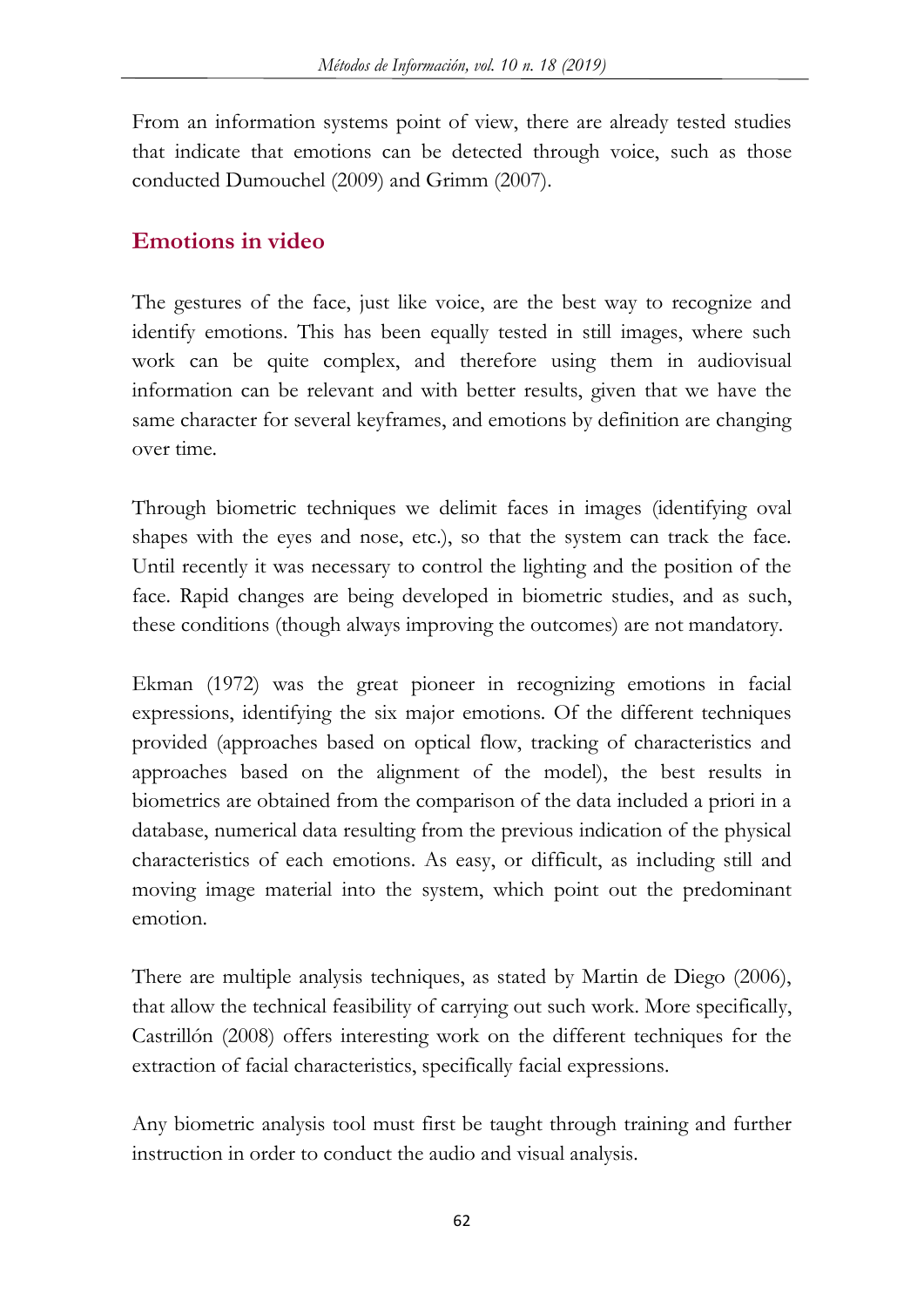First, we must present a sample collection to provide the machine with the numerical parameters corresponding to each of the emotions, so that the machine can really compare these data with future results. It is a fundamental stage for attaining a correct result.

Once the system has been trained, we must confirm its correct operation using the emotions recognition test.

Neural networks, support vector machines, classification trees and kneighbors, are some of the techniques used, and the first to obtain the best results.

### **5. Optimizing the system to identify emotions in TV**

Martin de Diego (2006) says that we can get better results by joining the characteristics of audio and video emotions during the training of the system, as well as for the identification in a real environment. Although his studies are conducted with static images, the results of facial identification in moving images using biometric techniques are encouraging, so what we will have to do is incorporate emotions parameters into the system so that, while the person is being identified, the emotion in the face and/or the voice of the character can be also be detected.

Therefore, based on the problems arising from the use of a single development, it seems correct to apply both techniques separately (emotion recognition through audio and video) so as to compare results, with the system assigning value percentages of the emotion through hearing and image, as well as verification through the interaction of the two components. In the meantime, and due to the lack of infallibility of biometric systems, validation by the human component will continue to be required.

Analyzing emotions jointly will narrow possible errors derived from hearing, mainly.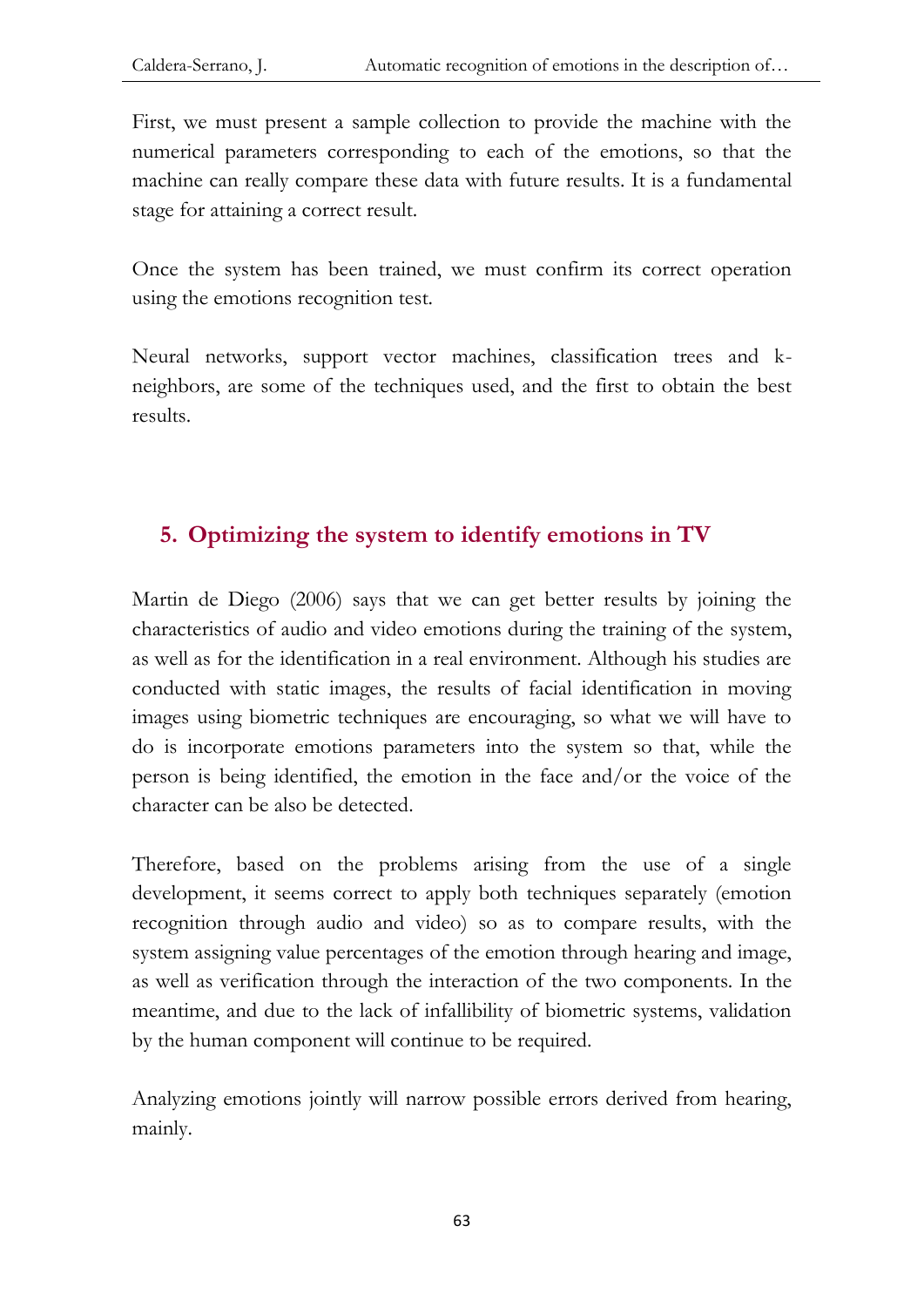Another recognized advantage is the use of moving images. Virtually all studies conducted point out the problems in identifying emotions from static images. In the case of audiovisual material, what we really have are photos overlapping quickly, giving the impression of movement. From the point of view of recognizing movement, the proposal is to have characters in different keyframes, maintaining or altering their expression, and also the position of the head. This facilitates the identification and analysis of the emotions of the character at different times. And evidently, there is no problem of confusion between characters since biometrics features analysis techniques for contours, edges, etc. to identify each of the characters or at least to detect any changes thereof.

Therefore, automation in the identification of emotions will be valid if biometric identification is being applied to refer to the characters. And as such, it not only serves to identify emotions, but also specific characters associated with these emotions.

Moreover, emotions may be identified in anonymous characters, which may be required at some point by journalists or the users of these documentation services.

For this reason the work of documentalists remains a double function: Data validation and recovery ultimately define up to what point are the obtained results correct. This work must still be maintained due to the potential errors of biometric recognizers.

The second section relates to the maintenance of the biometric system. We must train the biometric devices identifying emotions, and we must constantly incorporate new characters that start to become news or to be required by journalists.

### **6. Conclusions**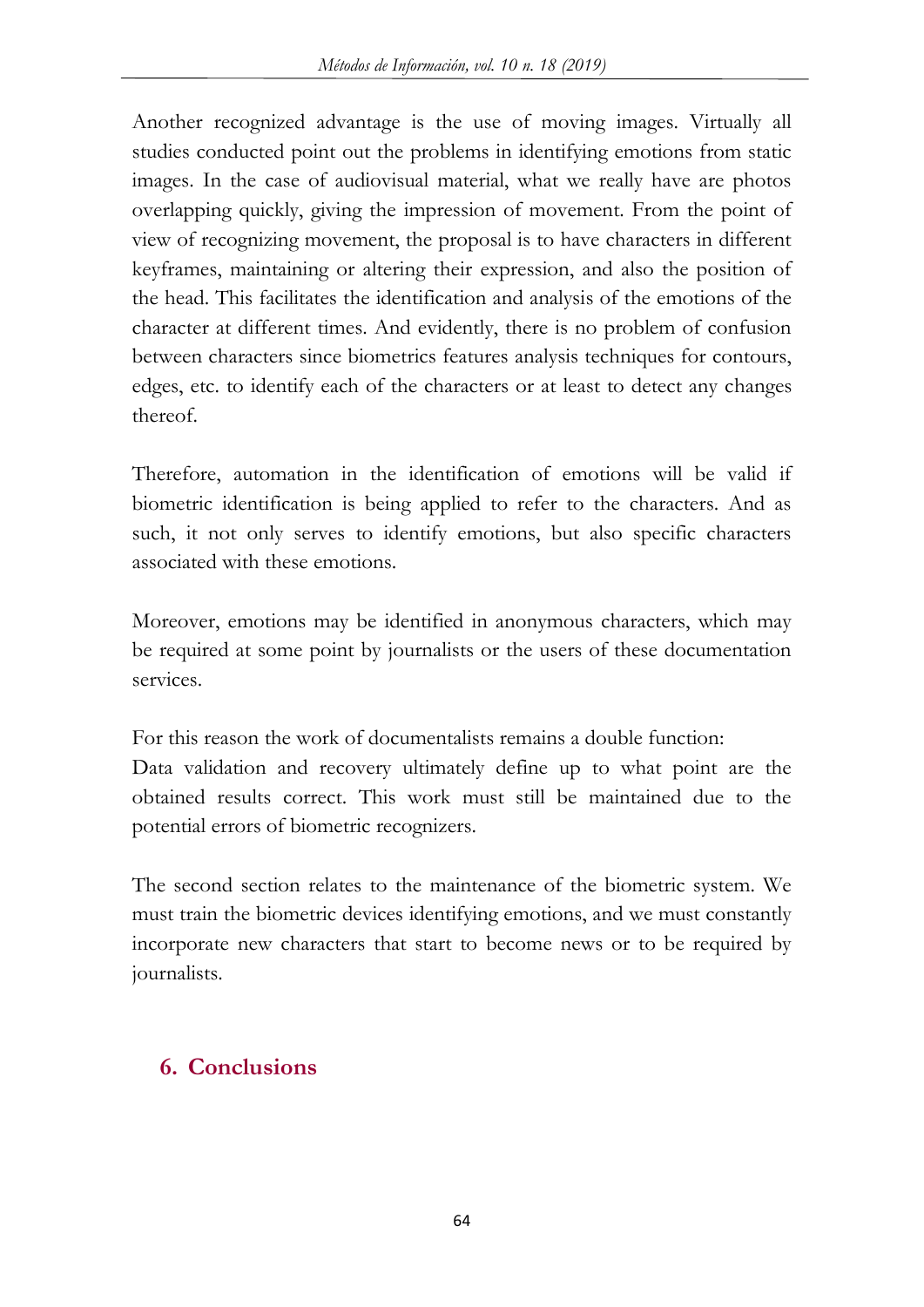Biometrics and information centers in television networks are bound to meet. Especially in digital work environments in which the reading of information can and should be automated.

We must improve human document management due to the high costs in human resources, and therefore the economic implications involved.

Biometrics not only facilitates the option of recognizing persons, but also of associating the emotions reflected in images and audio to them, thus enhancing their future use and specifying the validity of the recovered items.

From the information systems perspective this is already possible as there are efficient tools and technologies for this purpose. We only need to create large image databases that gather all these television characters (who are not as many as we think) and identify their emotions, which has been proposed in this paper.

Journalists require this, the technological conditions exist (with increasing quality), and it is therefore the duty of the documentation departments to start working on system automation lines to deliver better results and better products to our users.

### **Acknowledgements**

This work has been funded by the Board of Extremadura (Office of Education, Science and Technology) and the European Social Fund under the support plan for the activities conducted by the Research Groups registered in the catalogue of the Board of Extremadura. GR10019.

### **7. Bibliografía**

ADLER, A. y SCHUCKER, M., 2007. Comparing human and automatic FACE recognition performance. *IEEE Transactions on Systems Man and Cybernetics part B-Cybernetics* **37**, 1248-1255. ISSN 1083-4419. DOI: [10.1109/TSMCB.2007.907036](https://doi.org/10.1109/TSMCB.2007.907036)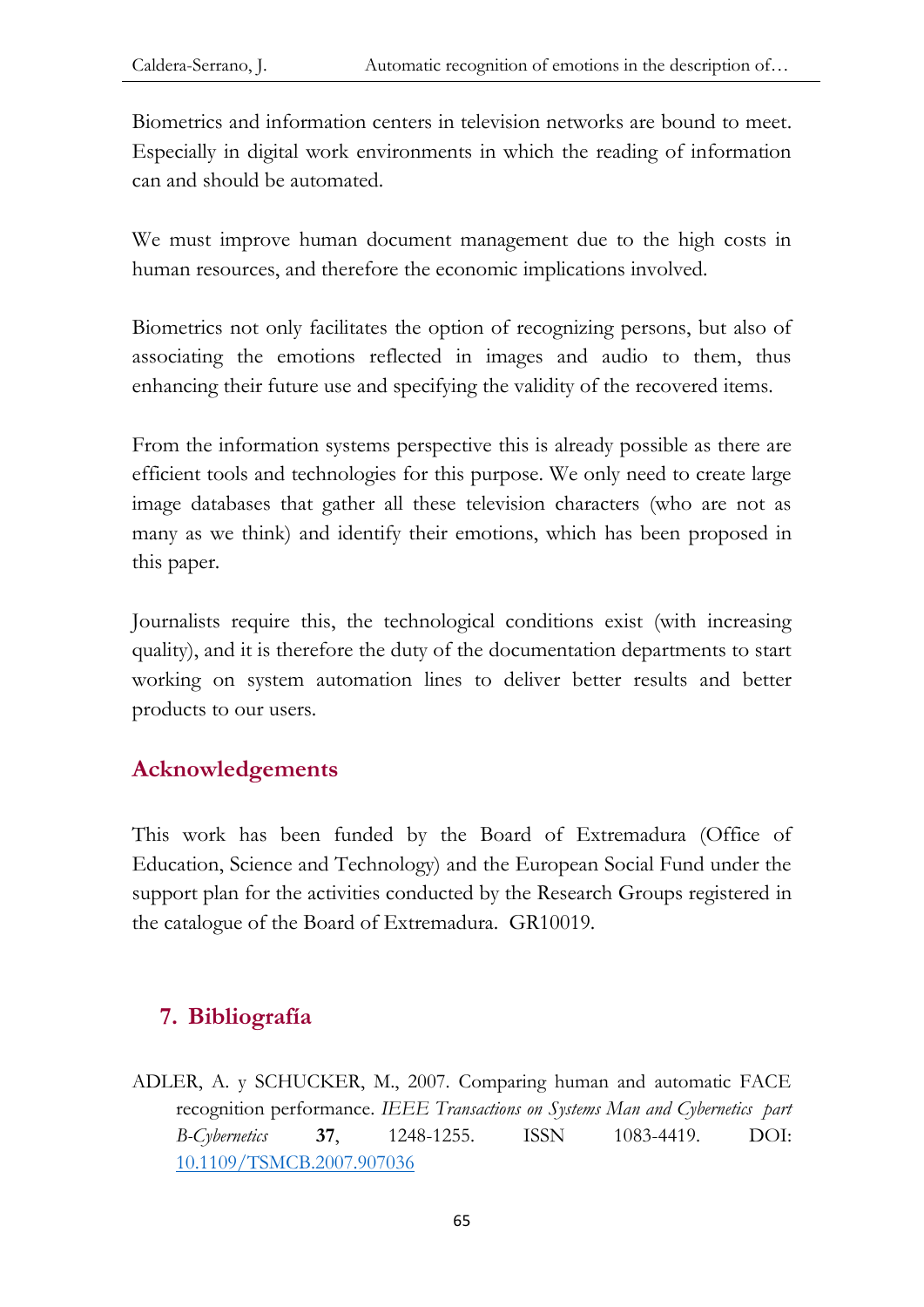- BLANCO-IZQUIERDO, M.J. y PÓVEDA-LÓPEZ, I.C., 2015. Metadatos documentales en Canal Extremadura Televisión. *Cuadernos de Documentación Multimedia*, **26**, 13-132. ISSN 1575-9733. DOI [10.5209/rev\\_CDMU.2015.v26.50633.](http://dx.doi.org/10.5209/rev_CDMU.2015.v26.50633)
- CALDERA-SERRANO, J., 2006. Terminological control of "anonymous groups" for catalogues of audiovisual television. *Journal of Librarianship and Information Science*, **38**(3), 187-196. ISSN 0961-0006. DOI 10.1177/0961000606066582
- CALDERA-SERRANO, J., 2010. Group connotation in the analysis of the imagen in motion used in television department. *Journal of Librarianship and Information Science*, **42**(1), 70-75. ISSN 1575-9733. DOI [10.1177/0961000609351375](https://doi.org/10.1177%2F0961000609351375)
- CALDERA-SERRANO, J. y ZAPICO-ALONSO F.. 2009. Biometric facial identification. *El Profesional de la Información*, **18**(4), 427-431.ISSN 1699-2407 DOI 10.3145/epi.2009.jul.11
- CASTRILLON, W.A.; ALVAREZ, D.A. Y LOPEZ, A.F., 2008. Técnicas de extracción de características en imágenes para el reconocimiento de expresiones faciales. *Scientia et Tecnica* **38**, 7-12. ISSN 0122- 1701. DOI [10.22517/23447214.3681](http://dx.doi.org/10.22517/23447214.3681)
- DUMOUCHEL, P. [et al.], 2009. Cepstral and Long-Term Features for Emotion Recognition. En: *Interspeech* 2009, 344-347. Brighton, UK. Communication Association. https://pdfs.semanticscholar.org/6d9f/d594c357bbc110e80398af7b853a5e8cf b70.pdf?\_ga=2.72273363.1988264968.1563431601-1549472693.1563431601

ECO, H., 1991. *Tratado de semiótica general*. Barcelona: Lumen. ISBN 9788426411228

EKMAN, P. (ed.), 1972. *Emotion in the Human Face*. New York: Cambridge University Press. ISBN 9781483147635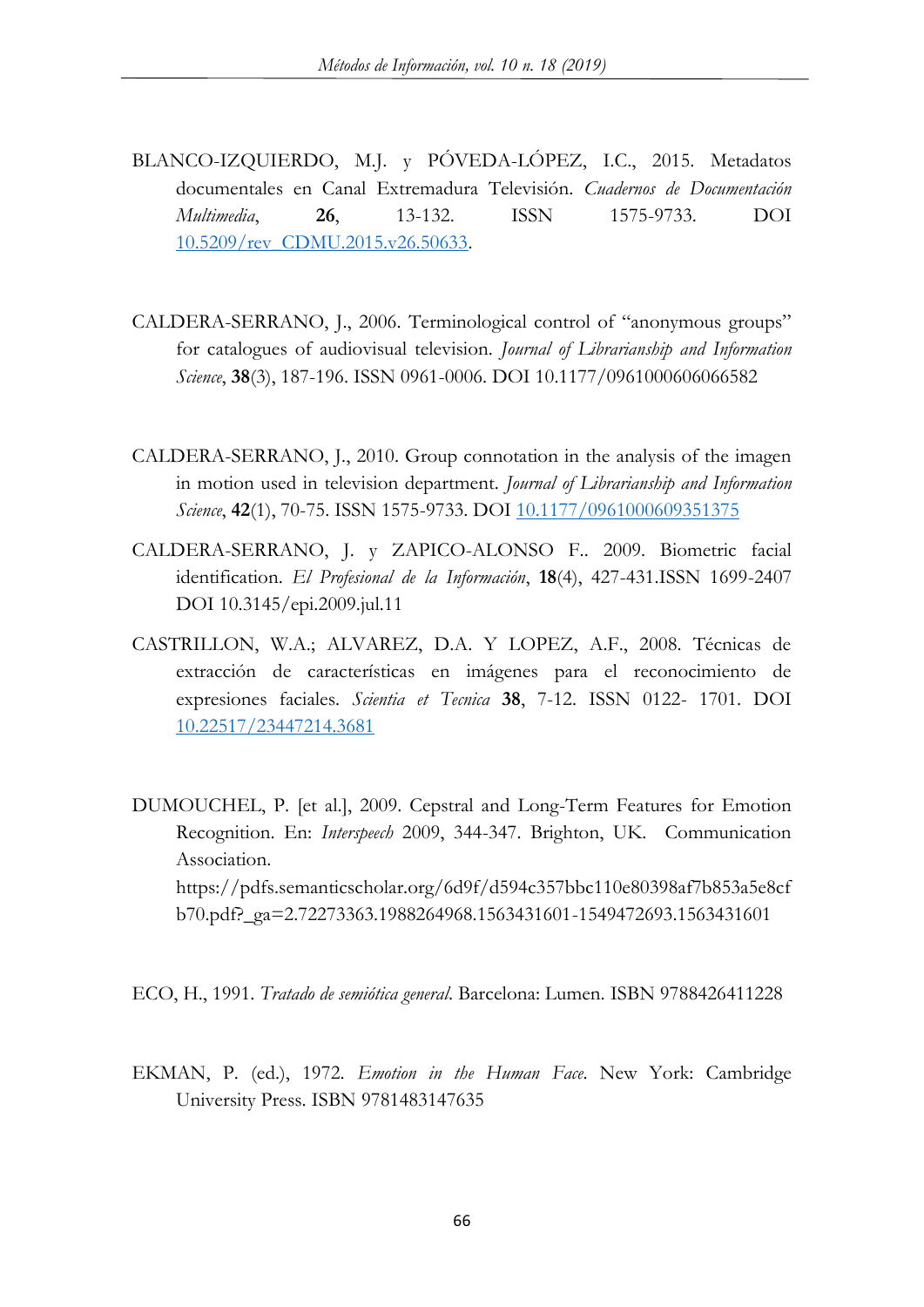- EKMEN, P., 2004. *Emotions Revealed*. New York: Times Books. ISBN 0-8050-7275- 6
- GRIMM, M. [et al.], 2007. Primitives-based evaluation and estimation of emotions in speech. *Speech Communication*, **49**(10-11), 787-800. ISBN 0167-6393. DOI. 10.1016/j.specom.2007.01.010
- HUBERMAN, A.M. y MILES, M.B., 1994. Data Management and analysis methods. En DENZIN, N.K. and LINCOLN, Y.S., (Eds.). *Handbook of Qualitative Research*, pp 428-444. Los Angeles, California: Sage Thousand Oaks.
- JAIN, A.K.; ROSS, A. y PRABHKAR S., 2004. An introduction to biometric recognition. *IEEE Transactions on circuits and systems for video technology*, **14**(1), 4- 20. DOI: 10.1109/TCSVT.2003.818349
- MARTIN DE DIEGO, I.; SERRANO, A.; CONDE, C. y CABELLO E., 2006. Técnicas de reconocimiento automático de emociones. *Revista electrónica Teoría de la Educación: Educación y Cultura en la sociedad de la información* **7**(2), 107-127. ISSN 1138-9737.
- MORENO DIAZ, A.B., 2004. *Reconocimiento facial automático mediante técnicas de visión tridimensional. Madrid:* Universidad Politécnica. <http://oa.upm.es/625/01/10200408.pdf> . Tesis doctoral.
- MURRAY, I.R. y ARNOTT, J.L., 1993. Toward the simulation of emotion in synthetic speech: A review of literature on human vocal emotion. *Journal of Acoustical Society of America*, **93**(2), 1097-1108. ISSN: 0001-4966. DOI 10.1121/1.405558
- SCHMIDT-ATZERT, L., 1985. *Psicología de las emociones*. Barcelona: Editorial Herder. ISBN: 8425414539